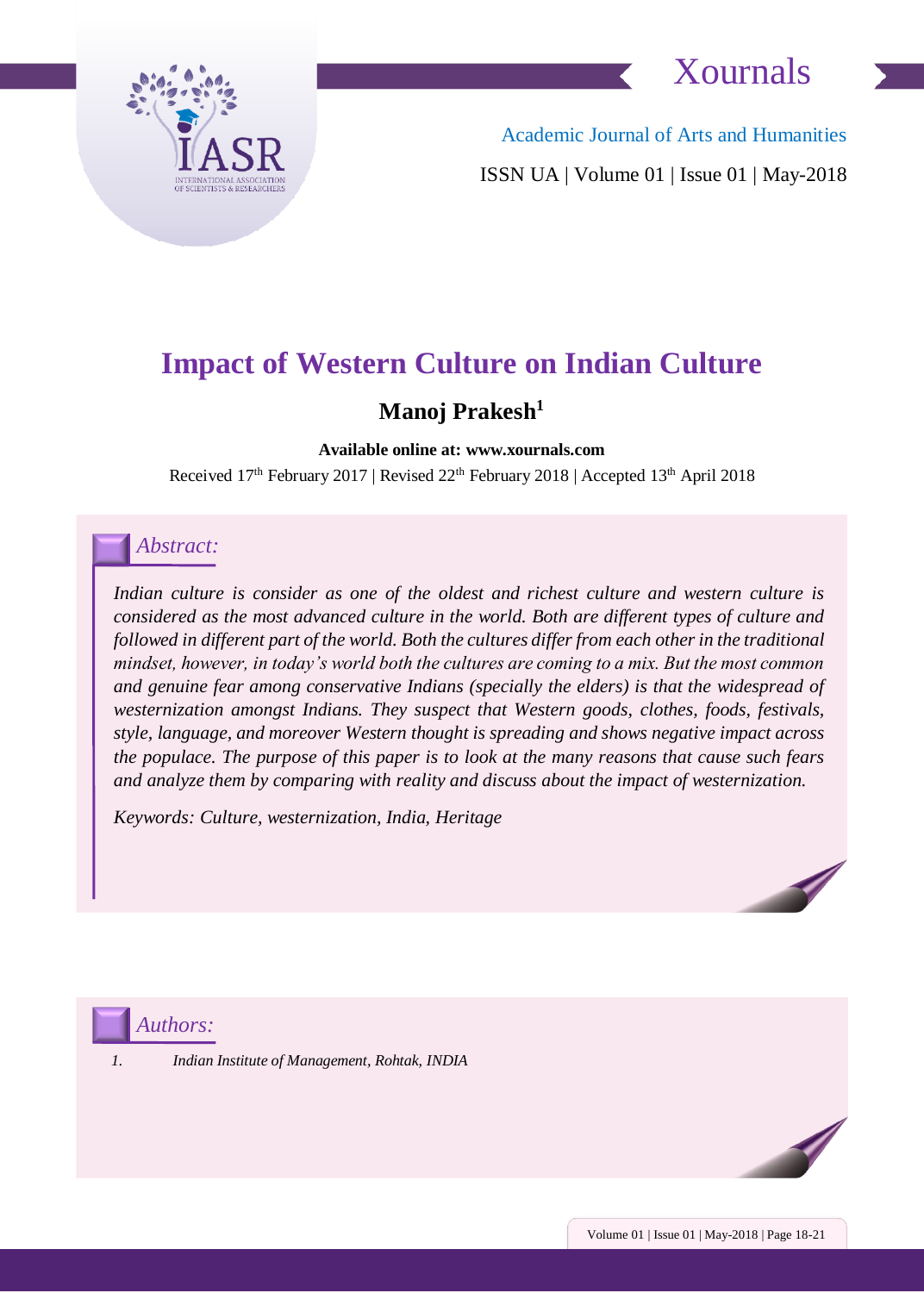## **Xournals** Academic Journal of Arts and Humanities

#### **Introduction**

Culture and tradition can be supposed to be made up of the following: celebration of festivals and religious practices, clothing, foods, arts, traditional sciences, language, and lifestyle. Indian Culture, which is one of the oldest & richest cultures in the world with varied languages, customs, beliefs, ideas, taboos, codes, instructions, works of art, architecture, rituals, ceremonies etc. The history of India's cultural is several thousand years old and it shows a continuity and delicate change with strong thread of continuity, characterized in the assimilative power of culture and unique display of 'unity in diversity'. These are not just words, but something that are highly applicable to a country like India that is incredibly rich in culture and heritage.

The oldest and unique culture of India shows an amazing cultural diversity throughout the country. The South, North, and Northeast have their own distinct cultures and almost every state has carved out its own cultural place. India is a vast country and the culture of India is unique in the world. The variety of geographical features and climatic conditions also make Indian culture unique.

#### **Westernization of Indian Culture**

The roots of westernization started in Great Britain in 17th and 18th century, and later on the process begun in America, France and Japan, as a pattern of social change which have influenced each and every sphere of life over the human beings. Westernization is defined as combination of the customs, values and culture of the west into our culture. Western culture greatly affected our traditions, customs, and our lifestyle. The major transformation of lifestyle and living standard of people not changed only in India but the interchange of world views and ideas has resulted major change globally.

In the process of transformation Indian culture has no bar. Our deep rooted traditions and customs have loosened up their hold with the emergence of westernization. India has a rich cultural background and pride of its culture is famous throughout the world. In every segment of society westernization came with changes. It has both positive and negative impact on Indian society.

**Families:** the concept of joint families is decreasing, Indians which are living in metropolitan cities in the small flat culture for them the joint families have become a strange surprise. Everyone wants to remain aloof from others and given rise to single families. Today people easily lost their patience to get adjusted into the joint family, imbibing the values of the elders and getting the young ones brought up under the shadow of their grandparents. Children have started treating their grandparents like guests or visitors, which is the main reason of increasing old age homes. Because the upbringing of children was like that they consider their own parents as burden in their state of adulthood.

**Social Values:** our culture treat guests as God as 'Athithi Devo Bhava'. Elders have the incorporated values of treating the guests as God, warm-hearted welcoming, greeting elders with due respect. The celebration of every small festival with togetherness and lots of enjoyment, such a wide gathering with full hue and light can hardly be seen today. People lost the value of festivals and cheerful blessing of togetherness. The interaction in present generation is highly diplomatic considering the financial status and wealth. The present generation celebrates Valentine's Day happier rather than Holi and Diwali. Indian culture which teaches to be a part of each other Joys and Sorrows to celebrate the moments together and share the grief together. But slowly all our value for which India has the pride is vanishing & western culture is taking its place.

**Marriage Values:** Similarly, marriages have also lost their values. Marriages are fatly breaking & our tolerance and patience has given the answer. It is very much evident from the increasing number of divorce cases and the extra-marital affairs reported every now and then. Marriage used to be considered as bonding of the souls which will be linked even after the death; but today marriage is like a professional bond or a socalled commitment to share life without compromising their self-interests. The most affected are our new blooms, which have sprouted they find themselves stressed and isolated in this new atmosphere as there is no one to take care of them. The ego factor into the Indian youth is again a product of westernization.

**Food and Clothing**: In India different state have their own tradition in which food and clothes shows various variety and importance. The food varies in its taste, but the importance of its own nutrient value and every region is specified and rich in its medicinal preparations with the home remedies. But still the popularity of junk food are too high which cause the health disorder in country. On the other side the variety of beautiful clothes which varies in different states and very much particular in maintaining the dignity of woman. On other side the dressing like the suiting's for the males are an inappropriate match for the Indian type of climate.

**Language:** Indian youth consider it shameful to be speak in their national and local languages. Even the Indians are not very much in favor of promoting their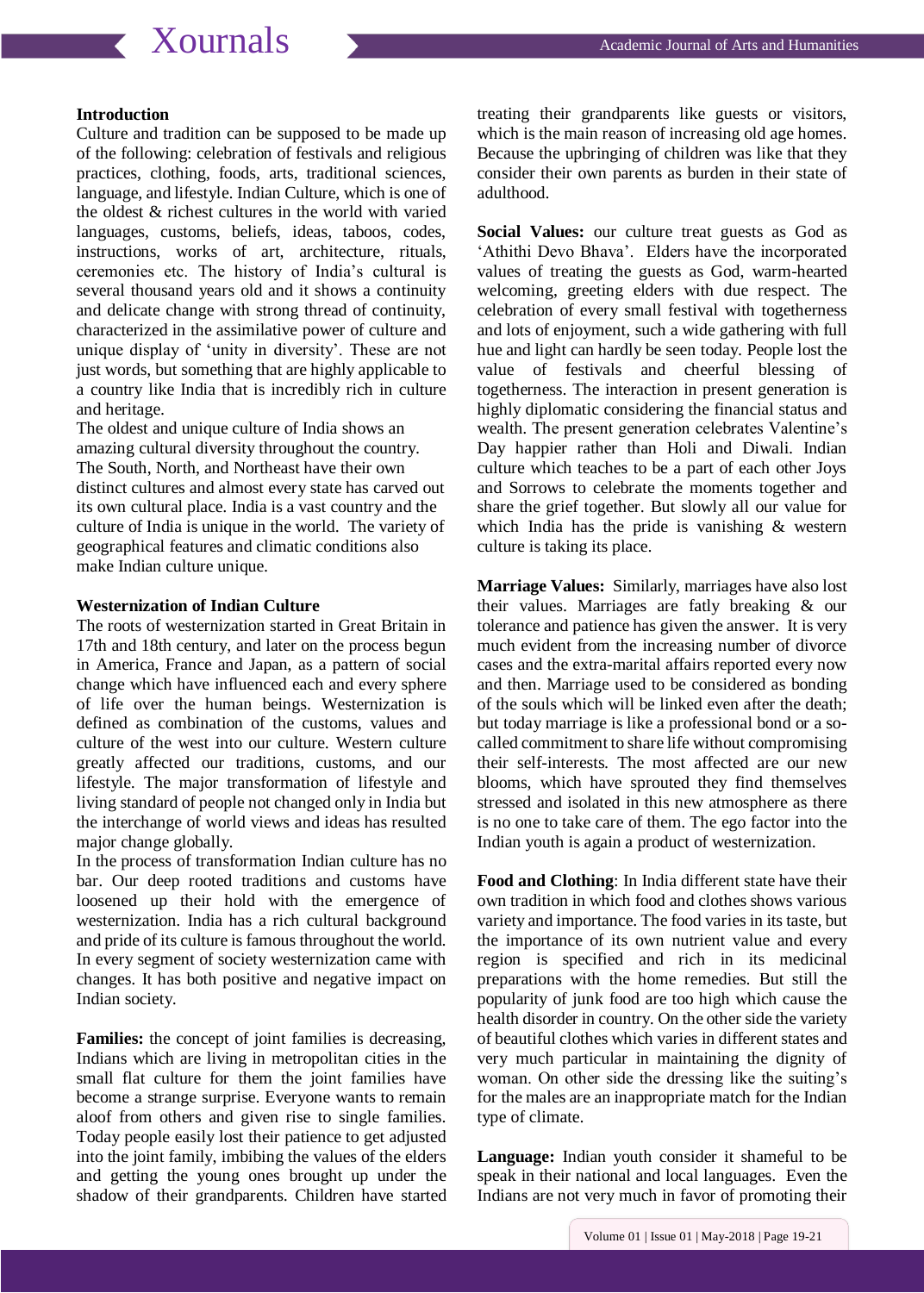## **Xournals** Academic Journal of Arts and Humanities

mother tongue or our national language and the way the foreign languages are getting prevalent in India like the French, German and Spanish, right from the school level, is the example of how much Indian provide importance to Indian languages in comparison to the foreign ones.

#### **Review of Literature:**

**Gupta and Bajpai, (2016)** The Western impact produced radical and lasting changes in Indian society and culture. Westernization buried Indianans to a great extent as it introduced sophistication in food, dress and manners. The new technologies, institutions, knowledge, values and temper which the British people had brought with them, transformed the Indian society and culture a lot. Due to Western impact, India was more progressive in out-look and attitude.

**Sinha and Kumar, (2004)** understanding of Indian culture requires a holistic and multi-method approach, integrating both morals and secretes. Outside India are most likely to adopt an etic approach by they compare and contrast according to the Indian culture dimensions, concepts and theories.

**Kaur, (2015)** the growth of information technology has made a drastic change in the on India. The information shared across the world through the web, Skype, Twitter, and Face book have helped to make the absorption of different cultures. Indian culture and Western culture have embraced a sort of cultural exchange with one another, whereby both have absorbed aspects of each. Taking of good things from other is good but it does not mean we completely forget our values. According to the present scenario Indian society has been declined religiously and adopting Western culture.

**Chuchra and Kaur, (2016)** Indian youth are spoiled by the greater involvement of western culture in Indian culture. In twenty first century Indian youth has been continuously dishonored. Because of the structure of true love in lover's relationship is not defined clearly. Both positive and negative impact is seen from the westernization of Indian culture.

**Bhoje (2015)** Indian Culture is a very unique culture and has various practices. But because of westernization the youth of India do not believe in the traditional aspects, the culture will vary with time and will not be traditional anymore. India becoming a truly global environment in terms of economy, food and culture but what does it take to make sure our youth do not forget the richness of being Indian is a serious matter of question.

### **Conclusion**

Indian and western both are different types of culture representing their own tradition and values. Indian Culture refers to the customs, traditions, religions and set of rules that are followed in India, while the Western Culture most commonly refers to culture that is followed in America and Europe. But today both the culture are going to be mixed especially in India. India got major transformation under westernization but forgetting our traditional values is also a matter of concern. The western culture has both positive and negative impact on Indian culture.

#### **Consequences of westernization:**

- Westernization of Indian culture directly affects the caste, joint family, marriage and other social structures.
- Modern values like humanism, egalitarianism, secularism have entered in Indian value systems. Our criminal law has been reformed. Evil customs like sati ended, Untouchability abolished.
- Concept of welfare state was introduced and thus Governmental activities on welfare measures have expanded.
- The political system, which developed during the British rule, gave increasing opportunities for political articulation to the people of India, especially those who acquired western education.
- The use of English words came to be commonly like Daddy, mummy, cutting the cake which contrast the Indian custom.